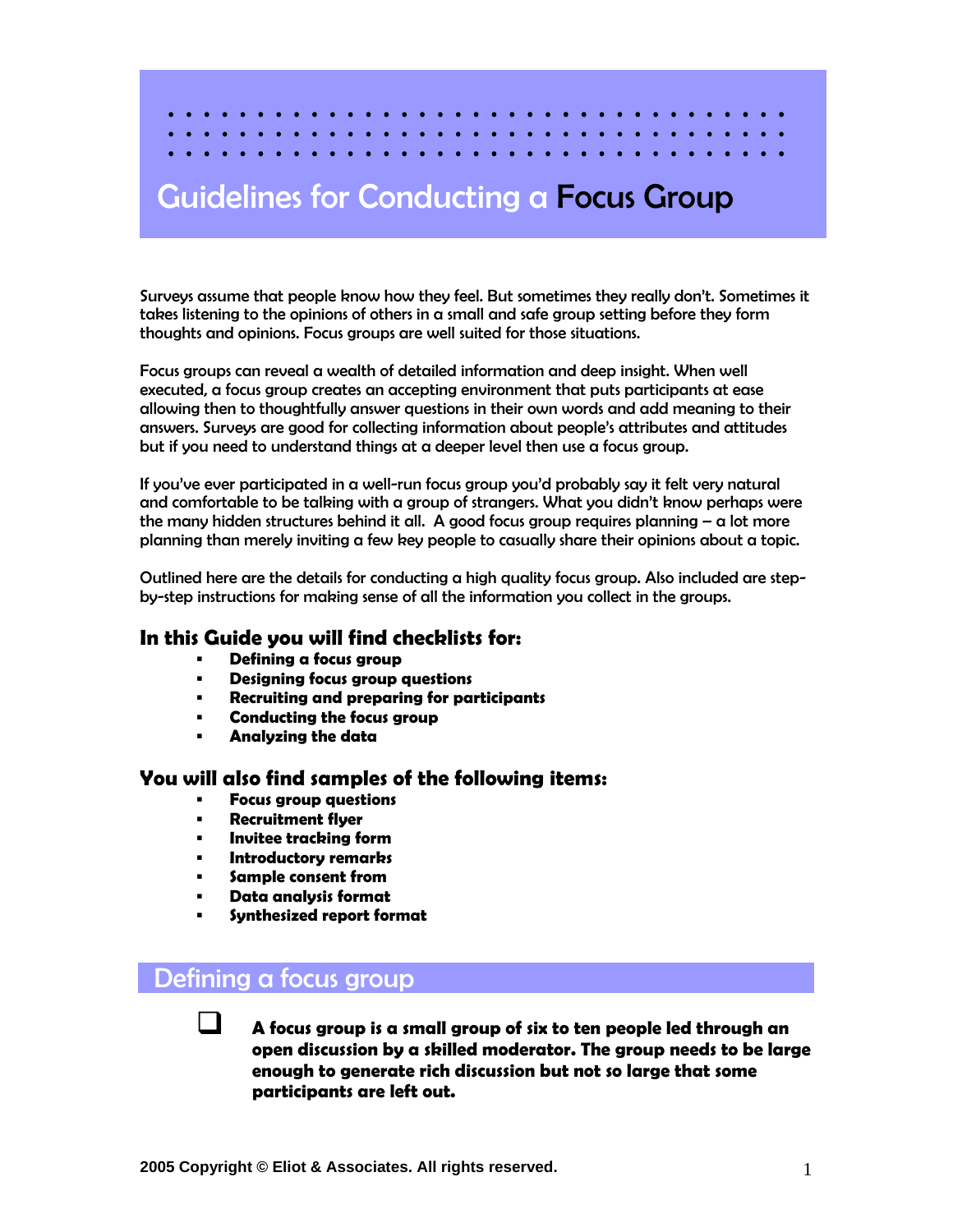**The focus group moderator nurtures disclosure in an open and spontaneous format. The moderator's goal is to generate a maximum number of different ideas and opinions from as many different people in the time allotted.** 

 **The ideal amount of time to set aside for a focus group is anywhere from 45 to 90 minutes. Beyond that most groups are not productive and it becomes an imposition on participant time.** 

 **Focus groups are structured around a set of carefully predetermined questions – usually no more than 10 – but the discussion is free-flowing. Ideally, participant comments will stimulate and influence the thinking and sharing of others. Some people even find themselves changing their thoughts and opinions during the group.**

 **A homogeneous group of strangers comprise the focus group. Homogeneity levels the playing field and reduces inhibitions among people who will probably never see each other again.**

 **It takes more than one focus group on any one topic to produce valid results – usually three or four. You'll know you've conducted enough groups (with the same set of questions) when you're not hearing anything new anymore, i.e. you've reached a point of saturation.** 

**A focus group is not:** 

- **A debate**
- **Group therapy**
- **A conflict resolution session**
- **A problem solving session**
- **An opportunity to collaborate**
- **A promotional opportunity**
- **An educational session**

### Designing focus group questions

 **Twelve is the maximum number of questions for any one group. Ten is better, and eight is ideal.**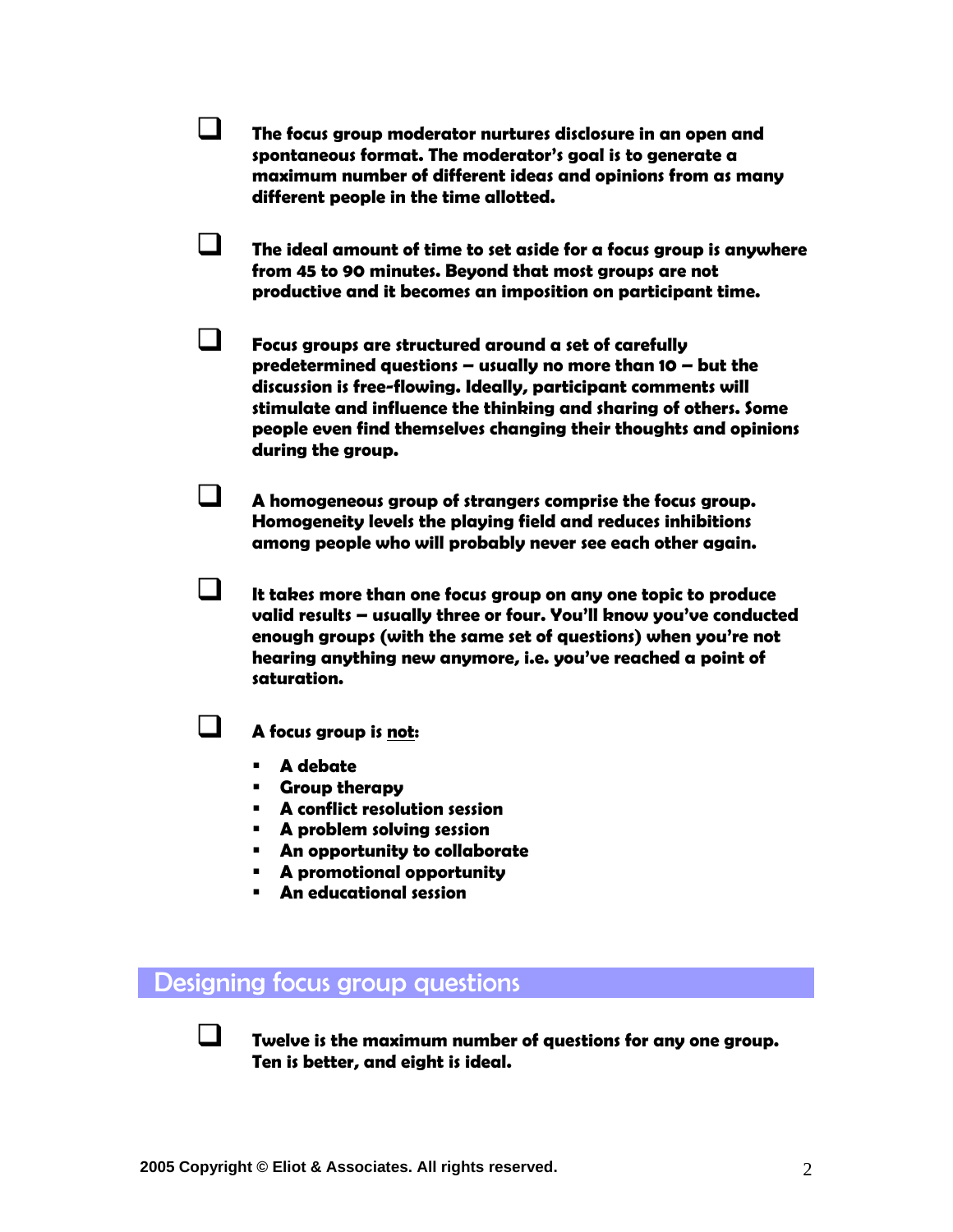**Focus group participants won't have a chance to see the questions they are being asked. So, to make sure they understand and can fully respond to the questions posed, questions should be:** 

- **Short and to the point**
- **Focused on one dimension each**
- **Unambiguously worded**
- **Open-ended or sentence completion types**
- **Non-threatening or embarrassing**
- **Worded in a way that they cannot be answered with a simple "yes" or "no" answer (use "why" and "how" instead)**

**There are three types of focus group questions:** 

- **1. Engagement questions: introduce participants to and make them comfortable with the topic of discussion**
- **2. Exploration questions: get to the meat of the discussion**
- **3. Exit question: check to see if anything was missed in the discussion**

### **AN EXAMPLE**

### **Questions for a Focus Group on Dental Flossing**

#### **Engagement questions:**

- **1. What is your favorite toothpaste?**
- **2. What do you notice when you look at other people's teeth?**

#### **Exploration Questions:**

- **3. Who in particular has influenced your dental habits?**
- **4. What are the pros and cons of flossing your teeth?**
- **5. When you floss, how do follow through? When you don't, why not?**
- **6. How do you feel when told about possible damage caused by not flossing?**
- **7. How do you feel about yourself when you floss regularly? When you don't?**

### **Exit question:**

**8. Is there anything else you would like to say about why you do or do not floss your teeth on a regular basis?** 

**Note: Flossers and non-flossers in separate groups.** 

### Recruiting and preparing for participants

 **In an ideal focus group, all the participants are very comfortable with each other but none of them know each other.** 



 **Homogeneity is key to maximizing disclosure among focus group participants. Consider the following in establishing selection criteria for individual groups:**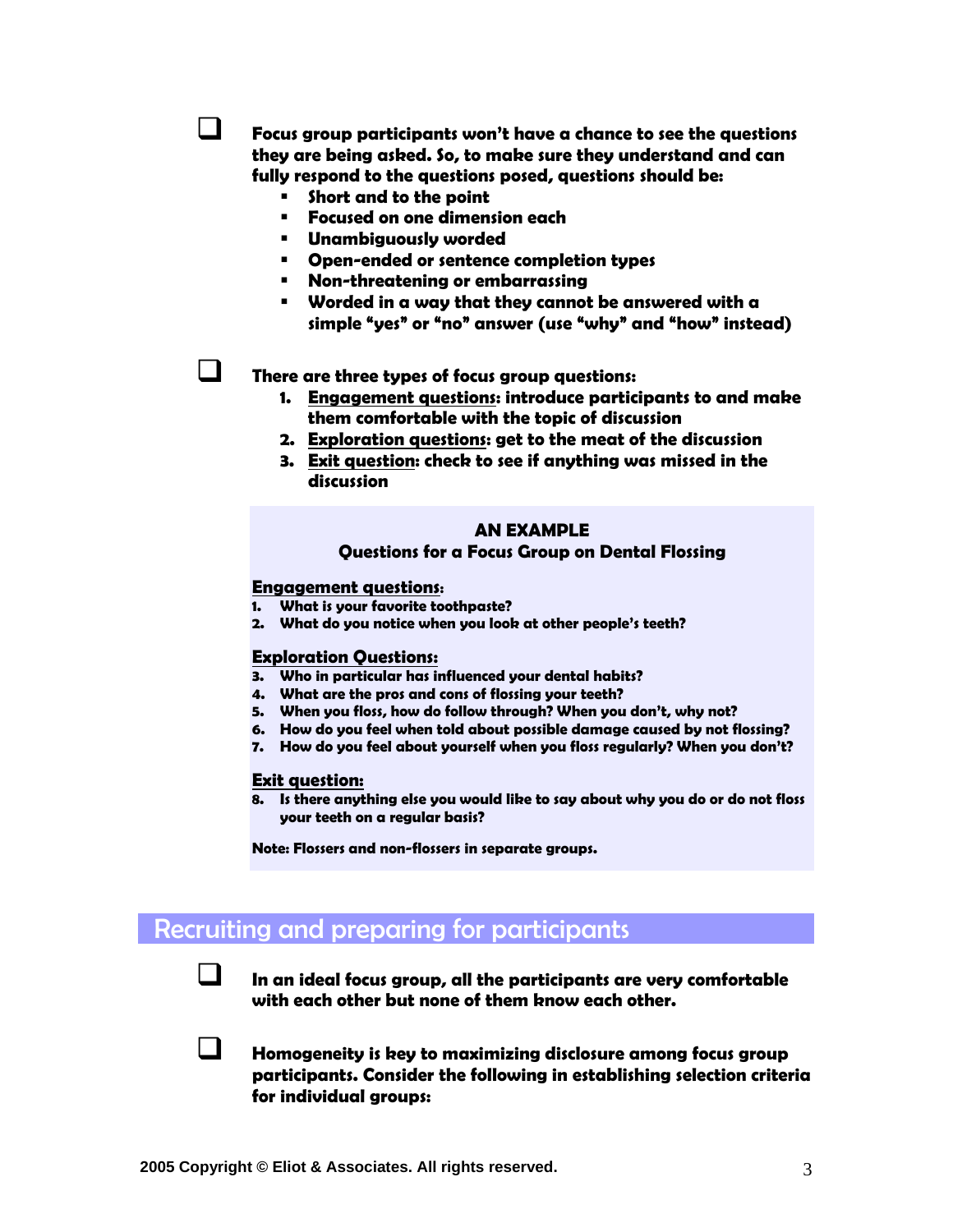- **Gender Will both men and women feel comfortable discussing the topic in a mixed gender group?**
- **Age How intimidating would it be for a young person to be included in a group of older adults? Or vice versa?**
- **Power Would a teacher be likely to make candid remarks in a group where his/her principal is also a participant?**
- **Cliques How influential might three cheerleaders be in a group of high school peers?**

 **Participant inclusion/exclusion criteria should be established upfront and based on the purpose of the study. Use the criteria as a basis to screen all potential applicants.** 

 **Focus groups participants can be recruited in any one of a number of ways. Some of the most popular include:** 

- **Nomination Key individuals nominate people they think would make good participants. Nominees are familiar with the topic, known for their ability to respectfully share their opinions, and willing to volunteer about 2 hours of their time.**
- **Random selection If participants will come from a large but defined group (e.g. an entire high school) with many eager participants, names can be randomly drawn from a hat until the desired number of verified participants is achieved.**
- **All members of the same group Sometimes an already existing group serves as an ideal pool from which to invite participants (e.g. Kiwanis Club, PTO, Chamber of Commerce).**
- **Same role/job title Depending on the topic, the pool might be defined by position, title or condition (e.g. , young MBA's, old writers, community health nurses, parents of teen-age boys).**
- **Volunteers When selection criteria is broad, participants can be recruited with flyers and newspaper ads.**

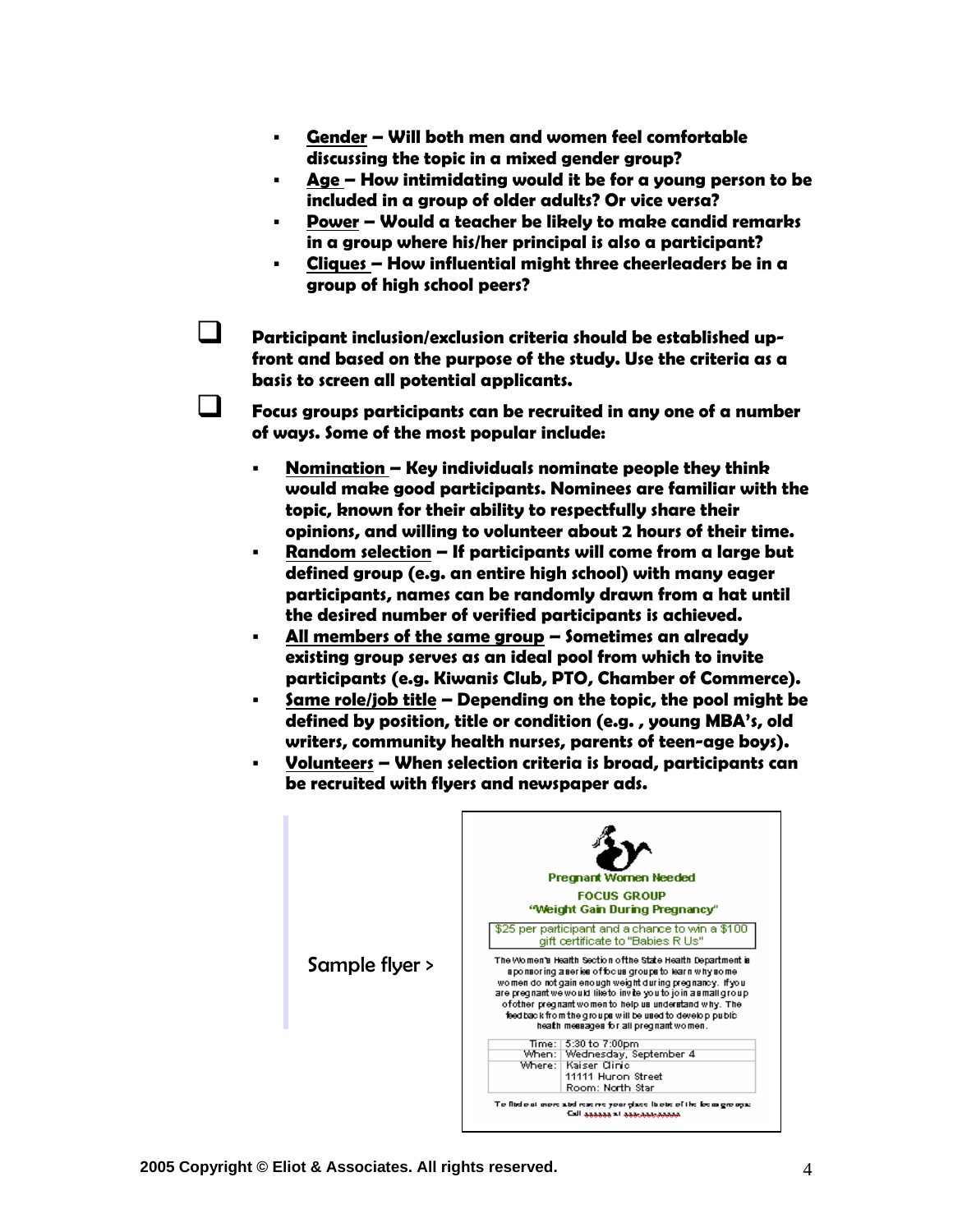**Once a group of viable recruits has been established, call each one to confirm interest and availability. Give them times and locations of the focus groups and secure verbal confirmation. Tell them you will mail (or email) them a written confirmation and call to remind them two days before the scheduled group.** 

### **AN EXAMPLE Focus Group Confirmation Letter**

**November 20, 1998** 

**Dear \_\_\_\_\_\_\_\_\_\_\_\_\_\_\_\_,** 

**Thank you for your willingness to participate in our focus group. As discussed on the phone, we would like to hear your ideas and opinions about teen pregnancy in Northeast City. You will be in a group with 6 to 9 other parents/guardians of middle and high school students. Your responses to the questions will be kept anonymous. A \$65 honorarium will be paid at the end of the focus group discussion. The date, time, and place are listed below. Please look for signs once you arrive directing you to the room where the focus group will be held.** 



**If you need directions to the focus group or will not be able to attend for any reason please call xxxxxxx xxxxxx at xxx-xxx-xxxx. Otherwise we look forward to seeing you.** 

**Sincerely,** 

**Members of Northeast City Partnership on Teen Pregnancy** 

 **Over-invite in anticipation of a no-show rate of 10 to 20 percent. But you will never want a group of more than 10 participants.** 

 **Offer an incentive. In 2006 dollars, a monetary incentive of \$50 per participant is probably the minimum you should consider. Other incentive ideas include coupons, gift certificates, paid time off to attend the group, or an opportunity to win a big-ticket item at a drawing conducted at the focus group.**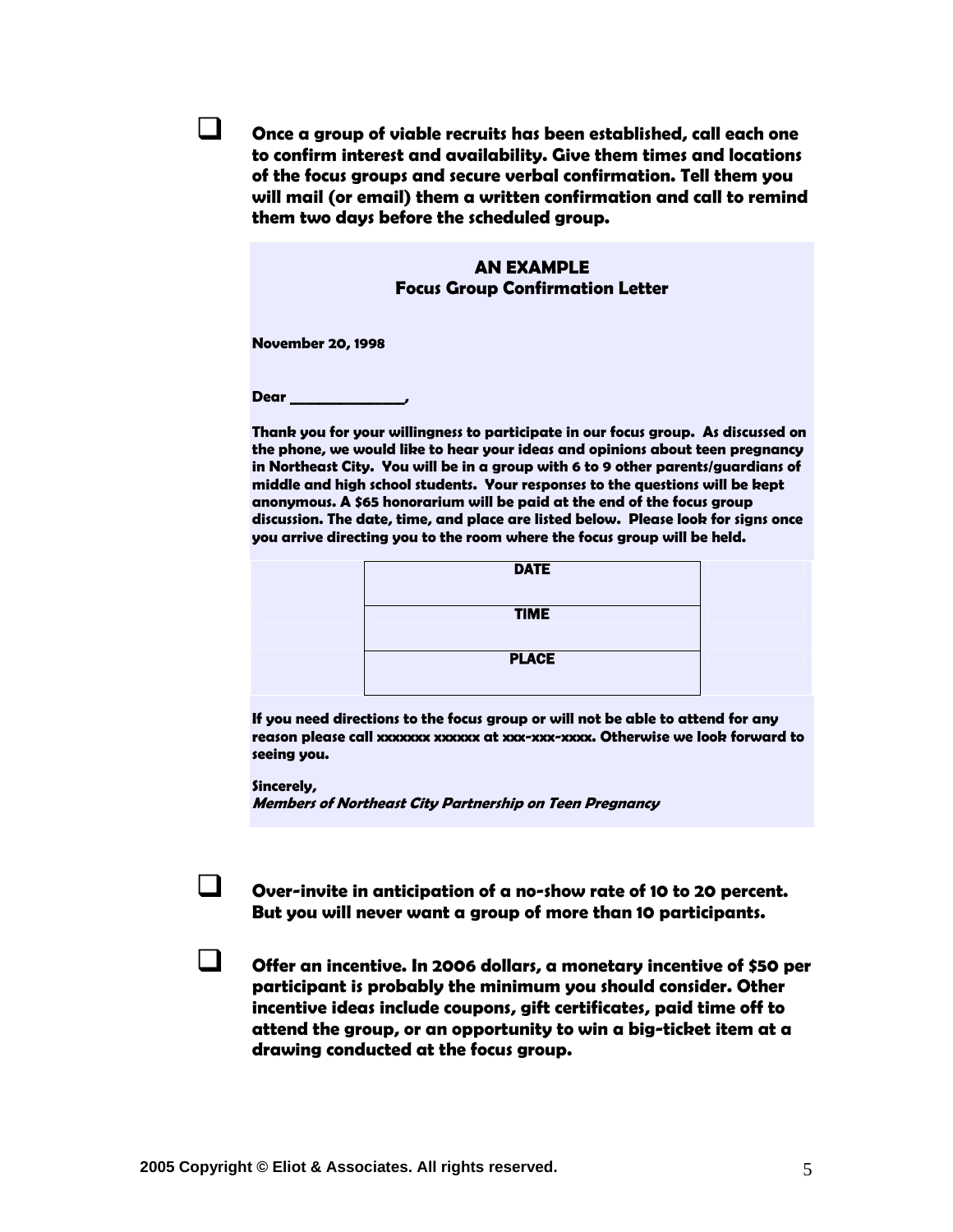**Devise a form to track invitation phone calls. Include an "Address" box for mailing the confirmation letter and a "Comments" box. An example:** 

**NAMPhone Call Disposition-MA** 

|             | <b>THAT'S AND PIPPASITALL</b><br>Hospice of Metro City Focus Groups |       |                                                               |  |  |                |                |  |
|-------------|---------------------------------------------------------------------|-------|---------------------------------------------------------------|--|--|----------------|----------------|--|
| <b>Date</b> | <b>Invitee Name</b>                                                 | Phone | <b>Able to Participate?</b><br><b>COMMENTS</b><br>YES 1<br>NO |  |  | <b>Address</b> | Letter<br>Sent |  |
|             |                                                                     |       |                                                               |  |  |                |                |  |
|             |                                                                     |       |                                                               |  |  |                |                |  |
|             |                                                                     |       |                                                               |  |  |                |                |  |
|             |                                                                     |       |                                                               |  |  |                |                |  |
|             |                                                                     |       |                                                               |  |  |                |                |  |
|             |                                                                     |       |                                                               |  |  |                |                |  |
|             |                                                                     |       |                                                               |  |  |                |                |  |
|             |                                                                     |       |                                                               |  |  |                |                |  |
|             |                                                                     |       |                                                               |  |  |                |                |  |
|             |                                                                     |       |                                                               |  |  |                |                |  |
|             |                                                                     |       |                                                               |  |  |                |                |  |

### **Organize the times, locations and people involved for all the groups you have scheduled.**

### **An example:**

#### DPS Alternative Schools Focus Groups April 23, 1998

| ğ              | School(a)              | <b>Type of</b><br>stüdent. | Fotal number<br>of students. | Number of<br>students<br>naadad for<br>focus.<br>group | owe-<br>invite<br>number | Parson.<br>responsible<br>for student<br><b>selection</b> | Person<br>responsible<br>for.<br>menuk mant<br>d<br>confirmation | Person.<br>responsible<br>for consent.<br>forms and<br><b>Sous group</b><br>arrangement. | <b>Funitie Apr</b><br>and any<br><b>Editect</b> | <b>Location</b> | <b>Time</b>         |
|----------------|------------------------|----------------------------|------------------------------|--------------------------------------------------------|--------------------------|-----------------------------------------------------------|------------------------------------------------------------------|------------------------------------------------------------------------------------------|-------------------------------------------------|-----------------|---------------------|
|                | CIA                    | HS.<br>boys                | 225                          | 6                                                      | 10                       | Sonja                                                     | Sonja                                                            | Sonja                                                                                    | Solwazi                                         | CIA             | Noon<br>to.         |
| 1              | Emerson St.            | HS.<br>boys                | 60                           | z                                                      | $\overline{4}$           | Linda /<br>Sonja                                          | Linda /<br>Sonja                                                 | Linda /<br>Sonja                                                                         | Brad                                            |                 | 1:15                |
| 2              | CIA                    | HS.<br>girls               | 225                          | 4                                                      | 7                        | Sonja                                                     | Sonia                                                            | Sonja                                                                                    | Erin<br>Susan                                   | CLA             | Noon<br>to.         |
|                | Florence<br>Crittendon | H. S.<br>gids              | 180                          | 4                                                      | 7                        | Joan                                                      | Joan                                                             | Joan                                                                                     |                                                 |                 | 1:15                |
| ਤ              | ŒC                     | HS.<br>boys                | 70                           | 8                                                      | 12                       | Lou Ann                                                   | Lou Ann                                                          | Lou Anni                                                                                 | Solwazi<br>Pete                                 | ŒC              | 7:30<br>to.<br>8:45 |
| $\overline{4}$ | ŒC                     | HS.<br>airls               | $\overline{70}$              | 8                                                      | 12                       | Lou Ann                                                   | Lou Ann                                                          | Lou Ann                                                                                  | Erin<br>Susan                                   | ŒC              | 7:30<br>to.<br>8:45 |
|                | ŒC                     | MS.<br>boys                | 10                           | 2                                                      | 4                        | Lou Ann                                                   | Lou Ann                                                          | Lou Ann                                                                                  | Solwazi                                         | CIA             | 10:00<br>to.        |
| 5              | CLA                    | MS.<br>zvod                | 25                           | 6                                                      | 9                        | Sonja                                                     | Sonja                                                            | Sonja                                                                                    | Brad                                            |                 | 11:15               |
| 6              | ŒC                     | MS.<br>girls               | 10                           | z                                                      | 4                        | Lou Ann                                                   | Lou Ann                                                          | Lou Ann                                                                                  | Erin                                            | CLA             | 10:00<br>to.        |
|                | CIA                    | MS.<br>gids                | 25                           | 6                                                      | ब                        | Sonja                                                     | Sonia                                                            | Sonja                                                                                    | Susan                                           |                 | 11:15               |

### **Reduce barriers to attending when possible by offering:**

- **Evening or weekend groups for those who work during the day**
- **Transportation or cab fare**
- **Child care services**
- **Interpreter services**
- **A familiar public setting**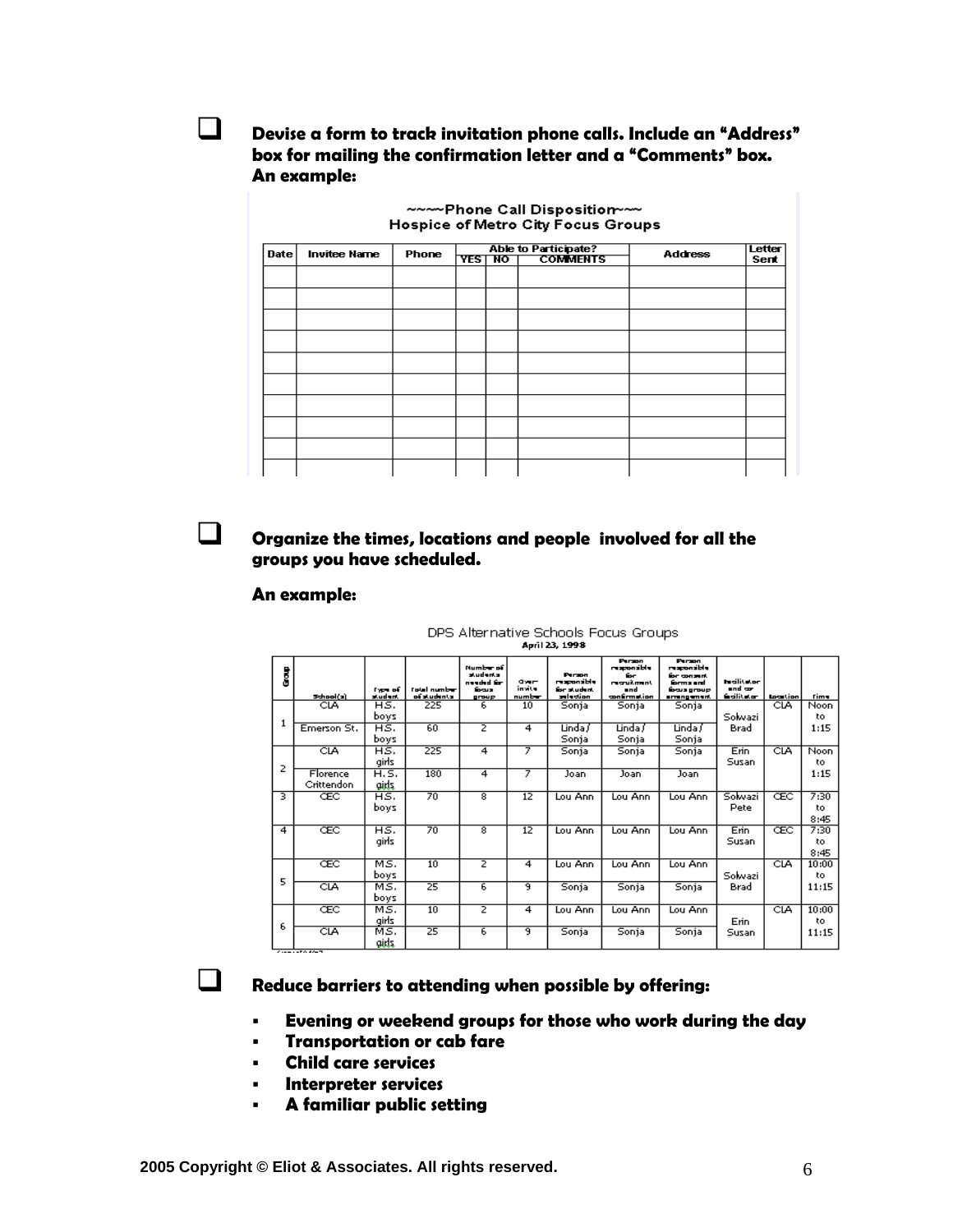**Tell participants that the focus group will take about one and half to two hours. Give them a starting time that is 15 minutes prior to the actual start of the focus group to allow for filling out necessary paperwork, having a bite to eat, and settling in to the group.** 

 **Arrange for a comfortable room in a convenient location with ample parking. Depending on your group, you may also what to consider proximity to a bus line. The room should have a door for privacy and table and chairs to seat a circle of up to 12 people (10 participants and the moderator and assistant moderator). Many public agencies (churches, libraries) have free rooms available.**

 **Arrange for food. At a minimum, offer a beverage and light snack (cookies, cheese/crackers, veggie tray, etc.). It is OK to offer a full meal but be sure to add an additional 30 to 45 minutes to the entire process so that everyone can finish eating before the group begins.** 

### Conducting the focus group

 **Ideally, the focus group is conducted by a team consisting of a moderator and assistant moderator. The moderator facilitates the discussion; the assistant takes notes and runs the tape recorder.** 



**The ideal focus group moderator has the following traits:** 

- **Can listen attentively with sensitivity and empathy**
- **Is able to listen and think at the same time**
- **Believes that all group participants have something to offer no matter what their education, experience, or background**
- **Has adequate knowledge of the topic**
- **Can keep personal views and ego out of the facilitation**
- **Is someone the group can relate to but also give authority to (e.g. a male moderator is most appropriate for a group of all men discussing sexual harassment in the workplace)**
- **Can appropriately manage challenging group dynamics**

**The assistant moderator must be able to do the following:** 

- **Run a tape recorder during the session**
- **Take notes in case the recorder fails or the tape is inaudible**
- **Note/record body language or other subtle but relevant clues**
- **Allow the moderator to do all the talking during the group**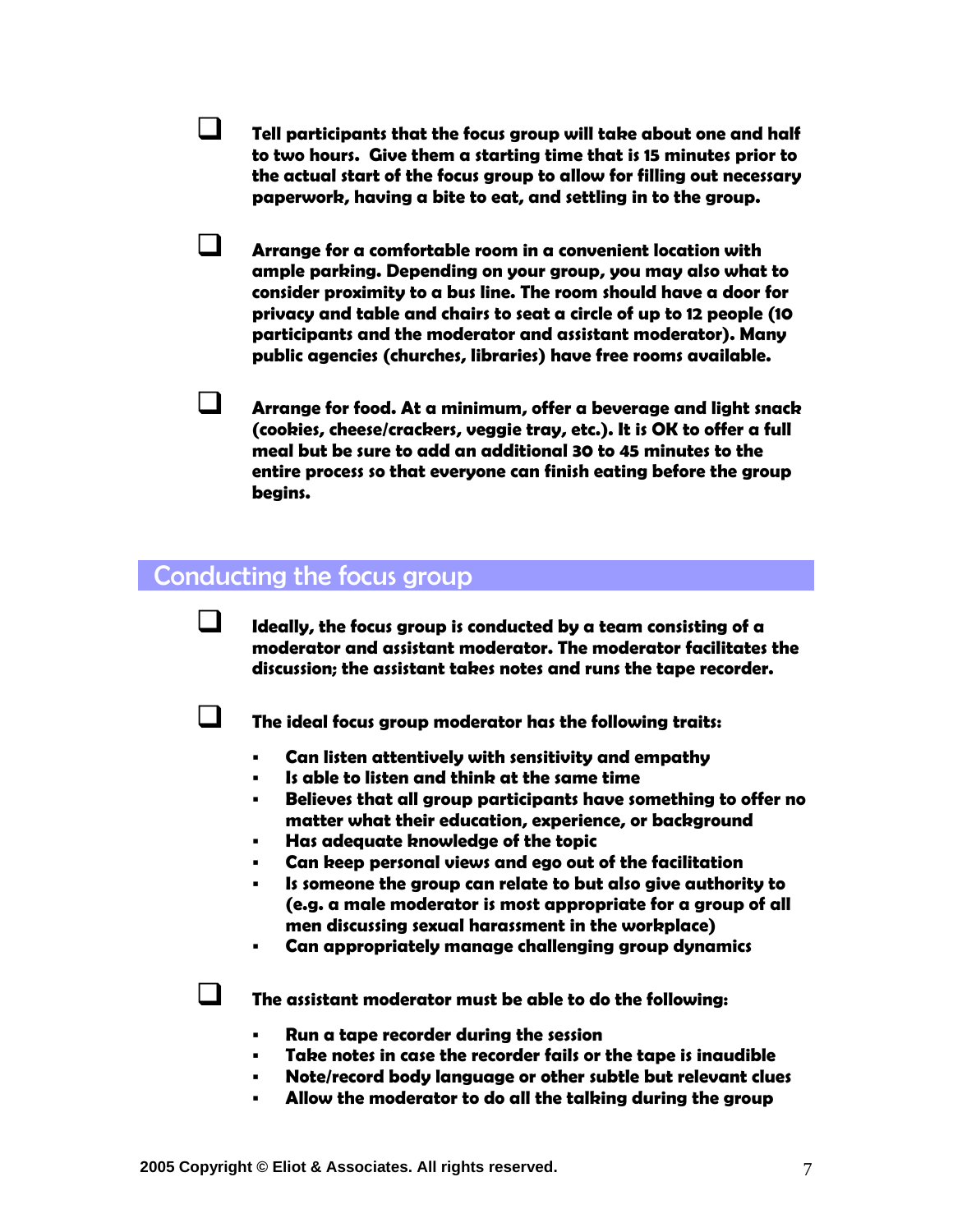**Both moderator and assistant moderator are expected to welcome participants, offer them food, help them make their name tents, and direct them in completing pre-group paperwork.** 

- **Name tents should identify participants with a number written largely for anonymous identification of individuals as they make comments.** 
	- **At a minimum, all participants should complete a consent form. If the focus group study involves a university partner or is part of a larger research study you may also be required to secure approval from a Human Subjects Committee.**

### **AN EXAMPLE Consent to Participate in Focus Group**

**You have been asked to participate in a focus group sponsored by the Women's Health Section of the Department of Public Health and Environment. The purpose of the group is to try and understand why some women do not gain enough weight during pregnancy. The information learned in the focus groups will be used to design public health messages intended to encourage women to gain adequate weight during pregnancy.** 

**You can choose whether or not to participate in the focus group and stop at any time. Although the focus group will be tape recorded, your responses will remain anonymous and no names will be mentioned in the report.** 

**There are no right or wrong answers to the focus group questions. We want to hear many different viewpoints and would like to hear from everyone. We hope you can be honest even when your responses may not be in agreement with the rest of the group. In respect for each other, we ask that only one individual speak at a time in the group and that responses made by all participants be kept confidential.** 

**I understand this information and agree to participate fully under the conditions stated above:** 

**Signed:\_\_\_\_\_\_\_\_\_\_\_\_\_\_\_\_\_\_\_\_\_\_\_\_\_\_\_\_\_\_\_\_\_\_\_\_\_\_\_\_\_\_\_\_ Date:\_\_\_\_\_\_\_\_\_\_\_\_\_\_\_\_\_\_\_** 

 **It may be important to collect demographic information from participants if age, gender, or other attributes are important for correlation with focus group findings. Design a short half page form that requires no more than two or three minutes to complete. Administer it before the focus group begins.**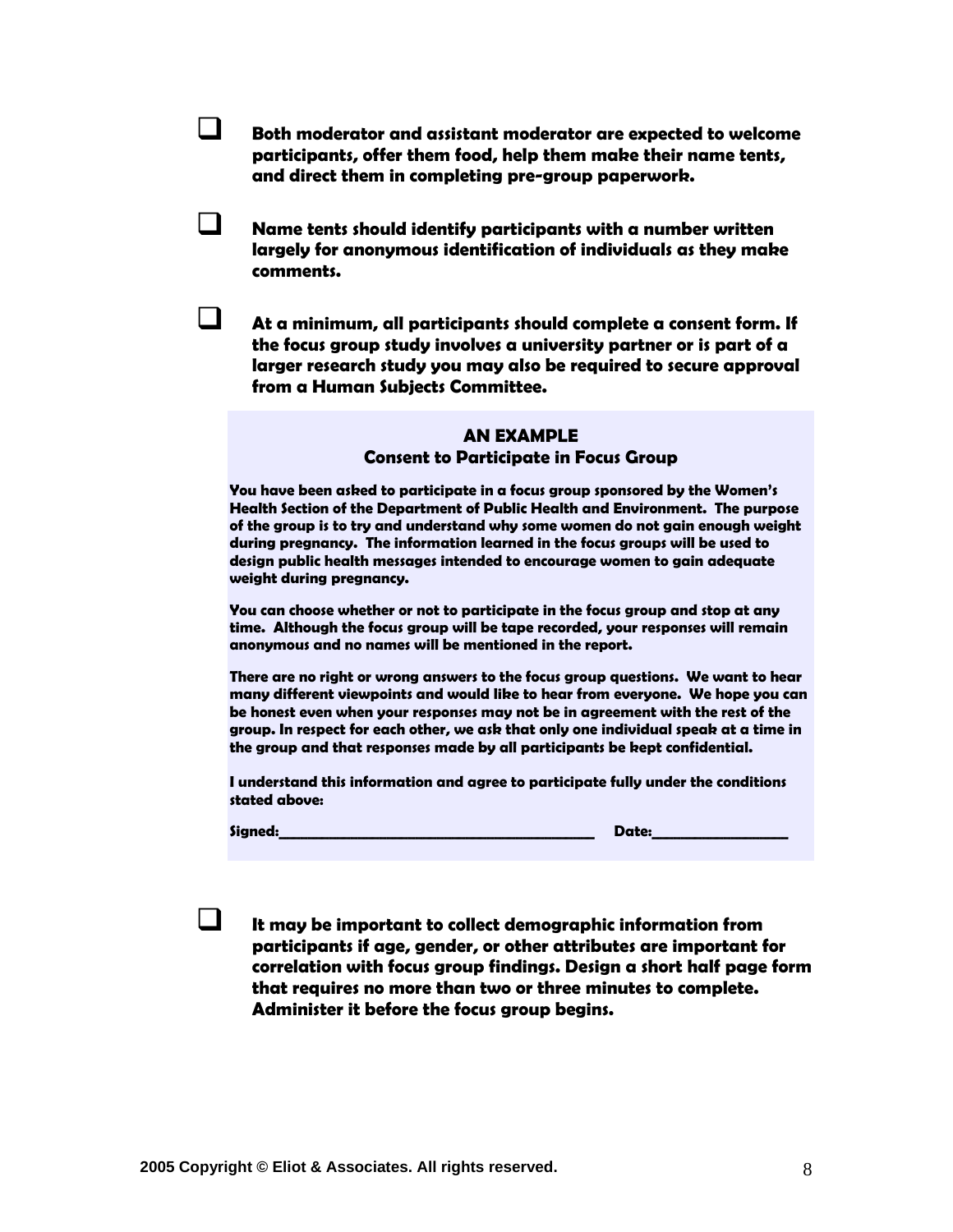| <b>AN EXAMPLE</b>                                     |                          |                        |                                        |                                                  |              |  |  |  |
|-------------------------------------------------------|--------------------------|------------------------|----------------------------------------|--------------------------------------------------|--------------|--|--|--|
| <b>Physician Focus Group Participant Demographics</b> |                          |                        |                                        |                                                  |              |  |  |  |
| Date:                                                 | Time:<br>Place:          |                        |                                        |                                                  |              |  |  |  |
| What is your<br>specialty:                            |                          |                        | How long have you been<br>in practice? | How many deliveries do<br>you average per month? |              |  |  |  |
| $\Omega$                                              | <b>OB/GYN</b>            | $\cup$                 | <b>Less than 5 years</b>               | $\Omega$                                         | Less than 5  |  |  |  |
| $\Omega$                                              | <b>Family Practice</b>   | $\cup$                 | 5 to 10 years                          | $\Omega$                                         | 6 to 10      |  |  |  |
|                                                       | Other:                   | ∩                      | more than 10 years                     | $\Omega$                                         | more than 10 |  |  |  |
|                                                       | <b>Type of practice:</b> |                        | <b>Your age:</b>                       | <b>Your gender:</b>                              |              |  |  |  |
| $\left( \right)$                                      | <b>Public</b>            | $\left( \quad \right)$ | 30 to 40                               |                                                  | Male         |  |  |  |
| $\Omega$                                              | <b>Private</b>           |                        | 41 to 50                               | $\Omega$                                         | female       |  |  |  |
|                                                       | <b>HMO</b>               |                        | 51 to 60                               |                                                  |              |  |  |  |
| $\Omega$                                              | Other:                   | 0                      | over 60                                |                                                  |              |  |  |  |
|                                                       |                          |                        |                                        |                                                  |              |  |  |  |

 **Once consent forms and demographic surveys are collected and reviewed for completeness, the questioning begins. The moderator uses a prepared script to welcome participants, remind them of the purpose of the group and also sets ground rules.** 

### **FOCUS GROUP INTRODUCTION**

### **WELCOME**

 **Thanks for agreeing to be part of the focus group. We appreciate your willingness to participate.** 

#### **INTRODUCTIONS**

 **Moderator; assistant moderator** 

### **PURPOSE OF FOCUS GROUPS**

 **We have been asked by \_\_\_\_\_\_\_\_\_\_\_\_\_\_\_\_\_to conduct the focus groups.**  The reason we are having these focus groups is to find out  **We need your input and want you to share your honest and open thoughts with us.** 

#### **GROUND RULES**

 **1. WE WANT YOU TO DO THE TALKING.** 

 **We would like everyone to participate.** 

 **I may call on you if I haven't heard from you in a while.** 

#### **2. THERE ARE NO RIGHT OR WRONG ANSWERS**

- **Every person's experiences and opinions are important. Speak up whether you agree or disagree. We want to hear a wide range of opinions.**
- **3. WHAT IS SAID IN THIS ROOM STAYS HERE**

### **We want folks to feel comfortable sharing when sensitive issues come up.**

### **4. WE WILL BE TAPE RECORDING THE GROUP**

 **We want to capture everything you have to say. We don't identify anyone by name in our report. You will remain anonymous.**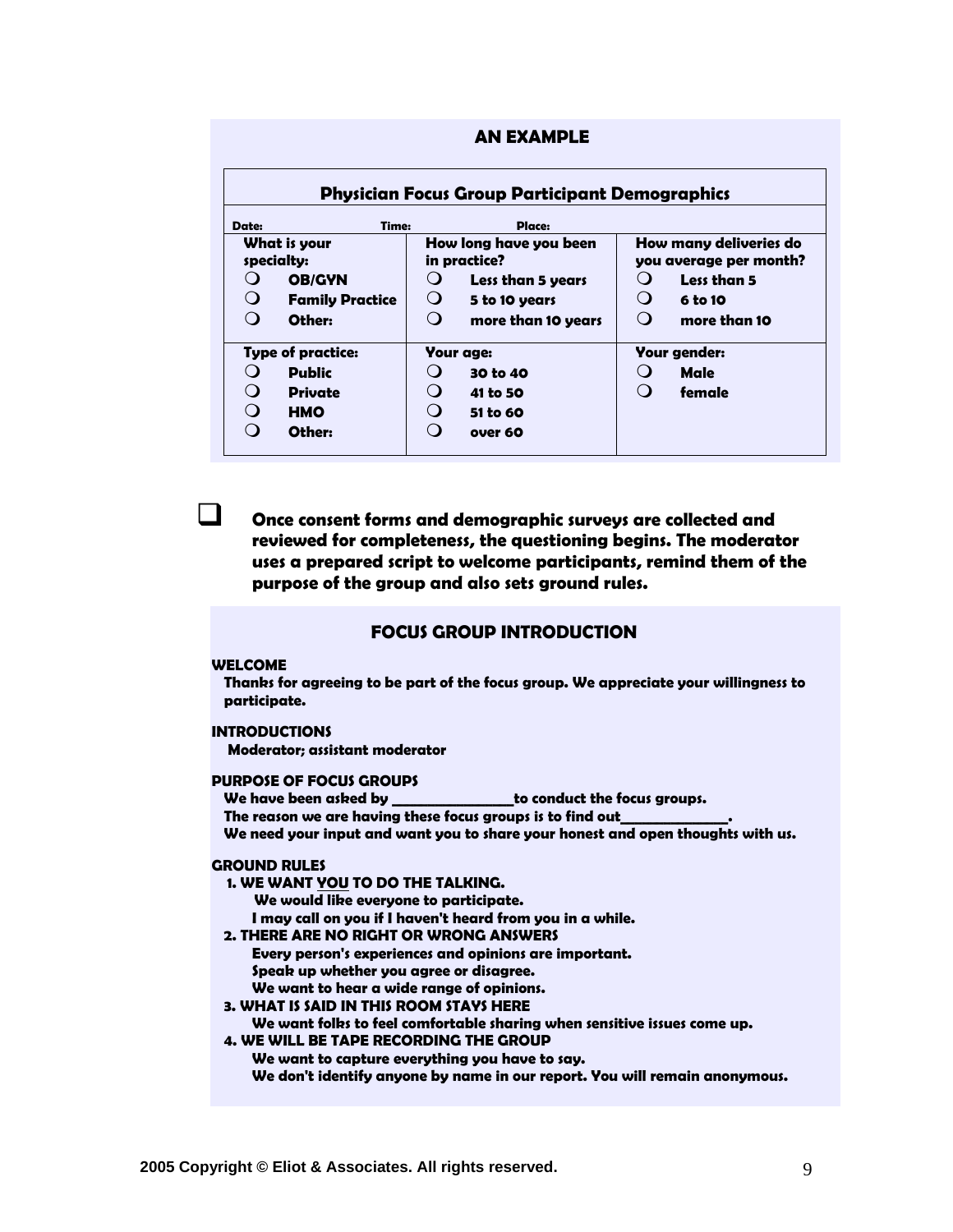**Before asking the first focus group question, an icebreaker can be inserted to increase comfort and level the playing field. Example: "If you had a limitless budget, where would you vacation?"** 

 **The focus group moderator has a responsibility to adequately cover all prepared questions within the time allotted. S/he also has a responsibility to get all participants to talk and fully explain their answers. Some helpful probes include:** 

- **"Can you talk about that more?"**
- **"Help me understand what you mean"**
- **"Can you give an example?"**

 **It is good moderator practice to paraphrase and summarize long, complex or ambiguous comments. It demonstrates active listening and clarifies the comment for everyone in the group.** 

 **Because the moderator holds a position of authority and perceived influence, s/he must remain neutral, refraining from nodding/raising eyebrows, agreeing/disagreeing, or praising/denigrating any comment made.** 

 **A moderator must tactfully deal with challenging participants. Here are some appropriate strategies:** 

- **Self-appointed experts: "Thank you. What do other people think?"**
- **The dominator: "Let's have some other comments."**
- **The rambler: Stop eye contact; look at your watch; jump in at their inhale.**
- **The shy participant: Make eye contact; call on them; smile at them.**
- **The participant who talks very quietly: Ask them to repeat their response more loudly.**

 **When the focus group is complete the moderator thanks all participants and distributes the honorarium (incentive).** 

 **Immediately after all participants leave, the moderator and assistant moderator debrief while the recorder is still running and label all tapes and notes with the date, time (if more than one group per day), and name of the group.**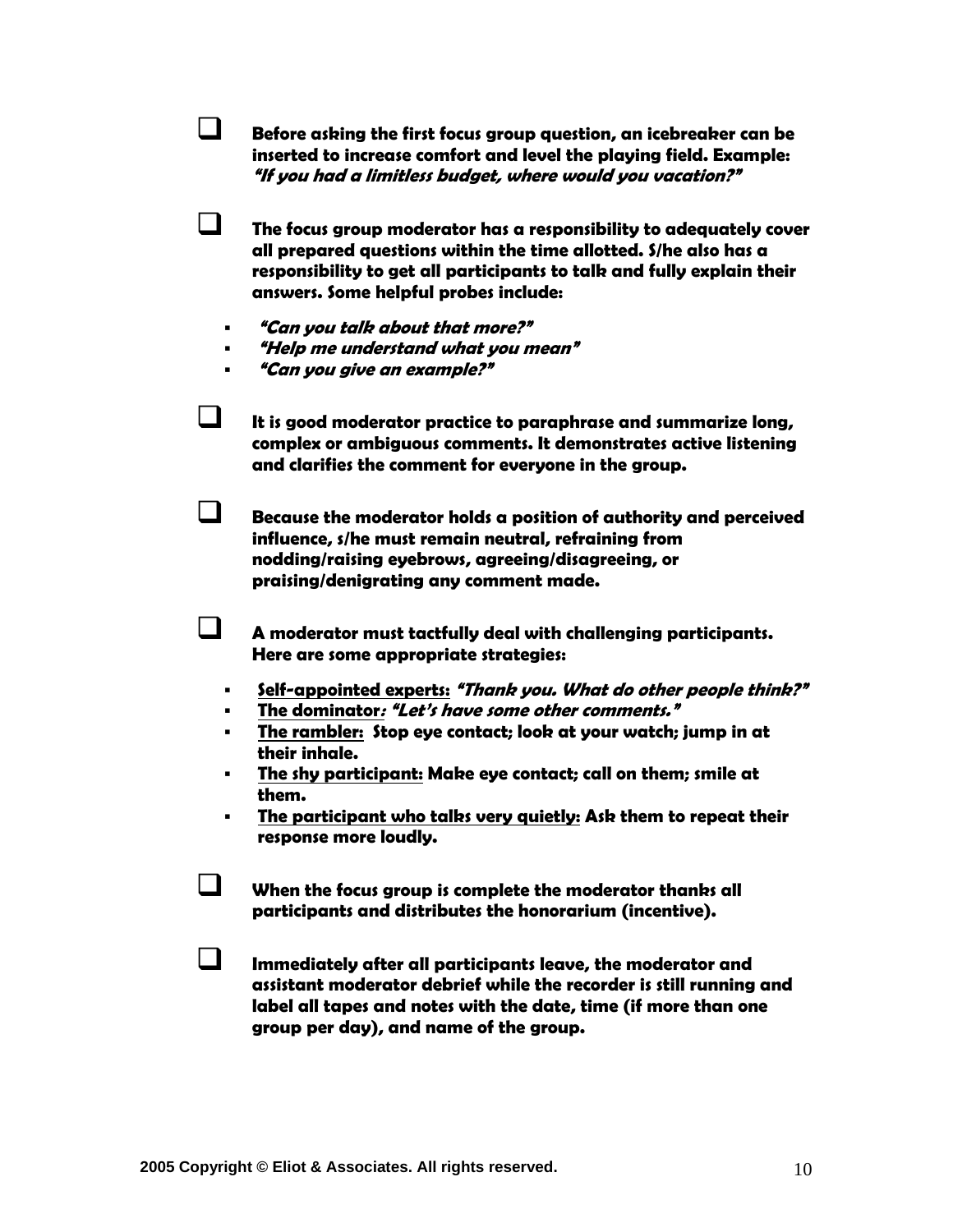### **Analyzing the data**

 **In order for all participant comments to be understandable and useful, they must be boiled down to essential information using a systematic and verifiable process. Begin by transcribing all focus group tapes and inserting notes into transcribed material where appropriate.** 

 **Clean up transcripts by stripping off nonessential words. Simultaneously assign each participant comment/quote a separate line on the page as well as each new thought or idea therein. Label each line with the participant and group number, e.g. a comment from participant 6 in group 2 would be assigned the number 2.6.** 

**Each line is then entered into an Excel database as follows:** 

- **COMPILE 1. Use a separate Excel data base spreadsheet for each group.** 
	- **2. Within each spreadsheet, use one sheet per question.**
	- **3. Label three columns on each sheet.** 
		- **One column for coding**
		- **One column for the participant ID#**
		- **One column for responses**
	- **4. Enter each separate response or idea on a separate line with participant ID attached. The coding column is filled in during the next phase - analysis.**
- **ANALYZE 1. When all comments have been entered, look for common categories or themes across the entries for each question. The most ideal situation is to ask several people to participate in this process.** 
	- **2. Once consensus has been achieved regarding the best categories for organizing the data, assign a number or letter to each category.**
	- **3. Then assign the number/letter of the category that best fits to each entry on the sheet.**
	- **4. Use the Excel 'Sort' function to group entries by the categories you have assigned to them.**
	- **5. If some entries seem inconsistent for their category, consider re-categorizing or adding another category. It may also be apparent that one or more categories can be collapsed.**
	- **6. Arrange categories from those with the largest number of entries to those with the smallest.**
	- **7. Repeat for each group.**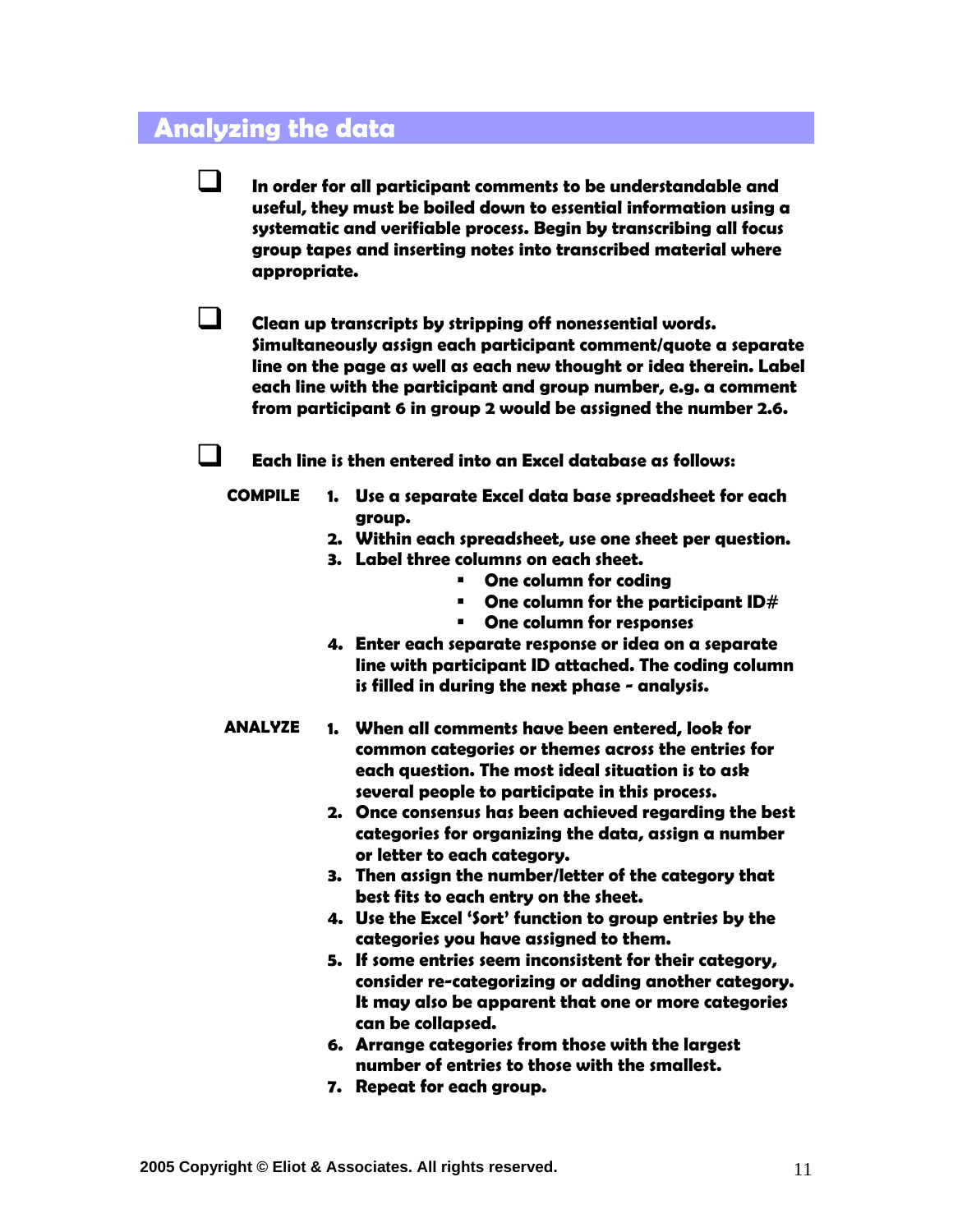### **SYNTHESIZE 1. Identify category and sub-category heading titles.**

- **2. Write a short paragraph summarizing findings for each sub-category possibly noting similarities and differences across groups.**
- **3. Add powerful quotes to each sub-section**

### **Analysis of focus group data, an example:**

|                                                                          |   |                 |                          | Microsoft Excel - EXAMPLE coding                                                                                                                    |   |                              | 18. |  |  |
|--------------------------------------------------------------------------|---|-----------------|--------------------------|-----------------------------------------------------------------------------------------------------------------------------------------------------|---|------------------------------|-----|--|--|
| [웹 Eile Edit View Insert Format Tools Data Window Help<br><u> - I레×I</u> |   |                 |                          |                                                                                                                                                     |   |                              |     |  |  |
|                                                                          |   |                 | Arial                    | ▼ 10 ▼ B Z U   W   W 国 B % , 18 .28   伊 伊   田 • 多 • ▲ ▼                                                                                             |   |                              |     |  |  |
|                                                                          |   | D <sub>24</sub> | $=$<br>$\blacksquare$    |                                                                                                                                                     |   |                              |     |  |  |
|                                                                          | Α | <sub>R</sub>    | C.                       | D                                                                                                                                                   | E | F                            | Gf  |  |  |
|                                                                          |   |                 |                          |                                                                                                                                                     |   |                              |     |  |  |
| 2                                                                        |   |                 | Group 1: Dental Flossers |                                                                                                                                                     |   | <b>CODING</b>                |     |  |  |
| 3                                                                        |   |                 |                          |                                                                                                                                                     |   | <b>CATEGORIES</b>            |     |  |  |
| 4                                                                        |   |                 |                          | Question 3: Who in particular has influenced your dental habits?                                                                                    | A | dentist                      |     |  |  |
| 5                                                                        |   |                 |                          |                                                                                                                                                     | B | hygienist                    |     |  |  |
|                                                                          |   |                 | Category Participant     |                                                                                                                                                     |   | family                       |     |  |  |
| 6                                                                        |   | Code            | ID                       | <b>Responses</b>                                                                                                                                    |   | member                       |     |  |  |
| 7                                                                        |   | А               | 1.2                      | "My dentist had particular influence on me."                                                                                                        | D | TV                           |     |  |  |
| 8                                                                        |   | В               | 1.3                      | my hygienist                                                                                                                                        | E | friend                       |     |  |  |
| 9                                                                        |   | А               | 1.1                      | the same dentist I had since 1983                                                                                                                   |   |                              |     |  |  |
| 10                                                                       |   | C               | 1.1                      | my kids; I need to set a good example for them                                                                                                      |   |                              |     |  |  |
| 11                                                                       |   | C               | 1.3                      | "My mom is living proof; she's in her 50's and her teeth are in great shape."                                                                       |   |                              |     |  |  |
| 12                                                                       |   | Ċ               | 1.5                      | "My sister; I don't want my teeth to look like hers."                                                                                               |   |                              |     |  |  |
| 13                                                                       |   | А               | 1.6                      | family dentist                                                                                                                                      |   |                              |     |  |  |
| 14<br>15                                                                 |   | E               | 1.4                      | my friend who's a dental hygienist and teaches at the univeristy                                                                                    |   |                              |     |  |  |
| 16                                                                       |   | А<br>C          | 1.1<br>1.5               | my dentist tells me I have great teeth so I want to keep them that way<br>my mother-in-law has had the greatest influence believe it or not         |   |                              |     |  |  |
| 17                                                                       |   | А               | 1.8                      | my dentist; he's so good-looking                                                                                                                    |   |                              |     |  |  |
| 18                                                                       |   | D               | 1.8                      | TV commercials for teeth whitening                                                                                                                  |   |                              |     |  |  |
| 19                                                                       |   |                 |                          |                                                                                                                                                     |   |                              |     |  |  |
| 20                                                                       |   |                 |                          |                                                                                                                                                     |   |                              |     |  |  |
| 21                                                                       |   |                 |                          |                                                                                                                                                     |   |                              |     |  |  |
| つつ                                                                       |   |                 |                          |                                                                                                                                                     |   |                              |     |  |  |
|                                                                          |   |                 |                          | $\blacktriangleright$ $\blacktriangleright$ $\blacktriangleright$ $\blacktriangleright$ group $1$ $\diagup$ Sheet2 $\diagup$ Sheet3 $\diagup$<br>◂∣ |   | <b><i><u>Protect</u></i></b> |     |  |  |

### **Synthesized focus group data, an example:**

| What Women<br><b>Think They</b><br>Should Gain            | Women look to their doctors for guidance about weight gain during<br>pregnancy. Most believe they should gain no more that 35 pounds.                                                                                                                                                                                                                                                            |  |  |  |  |  |
|-----------------------------------------------------------|--------------------------------------------------------------------------------------------------------------------------------------------------------------------------------------------------------------------------------------------------------------------------------------------------------------------------------------------------------------------------------------------------|--|--|--|--|--|
|                                                           | Most frequent response: whatever the doctor says<br>٠                                                                                                                                                                                                                                                                                                                                            |  |  |  |  |  |
|                                                           | Next most frequent response: 25 to 35 lbs.<br>٠                                                                                                                                                                                                                                                                                                                                                  |  |  |  |  |  |
|                                                           | Next most frequent response: 40 to 50lbs.<br>$\blacksquare$                                                                                                                                                                                                                                                                                                                                      |  |  |  |  |  |
|                                                           | Next most frequent response: 20 to 30 lbs.<br>٠                                                                                                                                                                                                                                                                                                                                                  |  |  |  |  |  |
|                                                           |                                                                                                                                                                                                                                                                                                                                                                                                  |  |  |  |  |  |
| Many Women<br>Want to Stay At<br>The Low End of<br>Normal | Although most women agree with the recommended weight gain guidelines<br>they received from their provider or read in a pregnancy guidebook, many<br>set a threshold for their own weight gain that generally coincides with the<br>lower end of the recommended range. The desire to keep weight at the low<br>end of normal was more characteristic of Caucasian women than Hispanic<br>women. |  |  |  |  |  |
|                                                           | "When they told me 25 to 40 pounds I thought that was a lot."<br>٠                                                                                                                                                                                                                                                                                                                               |  |  |  |  |  |
|                                                           | "I'd love to stay on the low side of the normal range so I don't have to lose<br>٠<br>so much afterwards."                                                                                                                                                                                                                                                                                       |  |  |  |  |  |
|                                                           | "The doctor said 25 to 35 but I don't want to go over 25."<br>٠                                                                                                                                                                                                                                                                                                                                  |  |  |  |  |  |
|                                                           | "I gained 20 pounds in 2 months after not gaining anything because I was<br>٠<br>puking all the time. Now I'm freaking out $I$ don't want to gain more than<br>5 pounds more. I don't want to have to lose all that."                                                                                                                                                                            |  |  |  |  |  |
|                                                           | "I'm active: I swim a lot and walk every day. So I'm behind but I'm not<br>٠<br>worried. I just don't want to gain more than 25 pounds.                                                                                                                                                                                                                                                          |  |  |  |  |  |